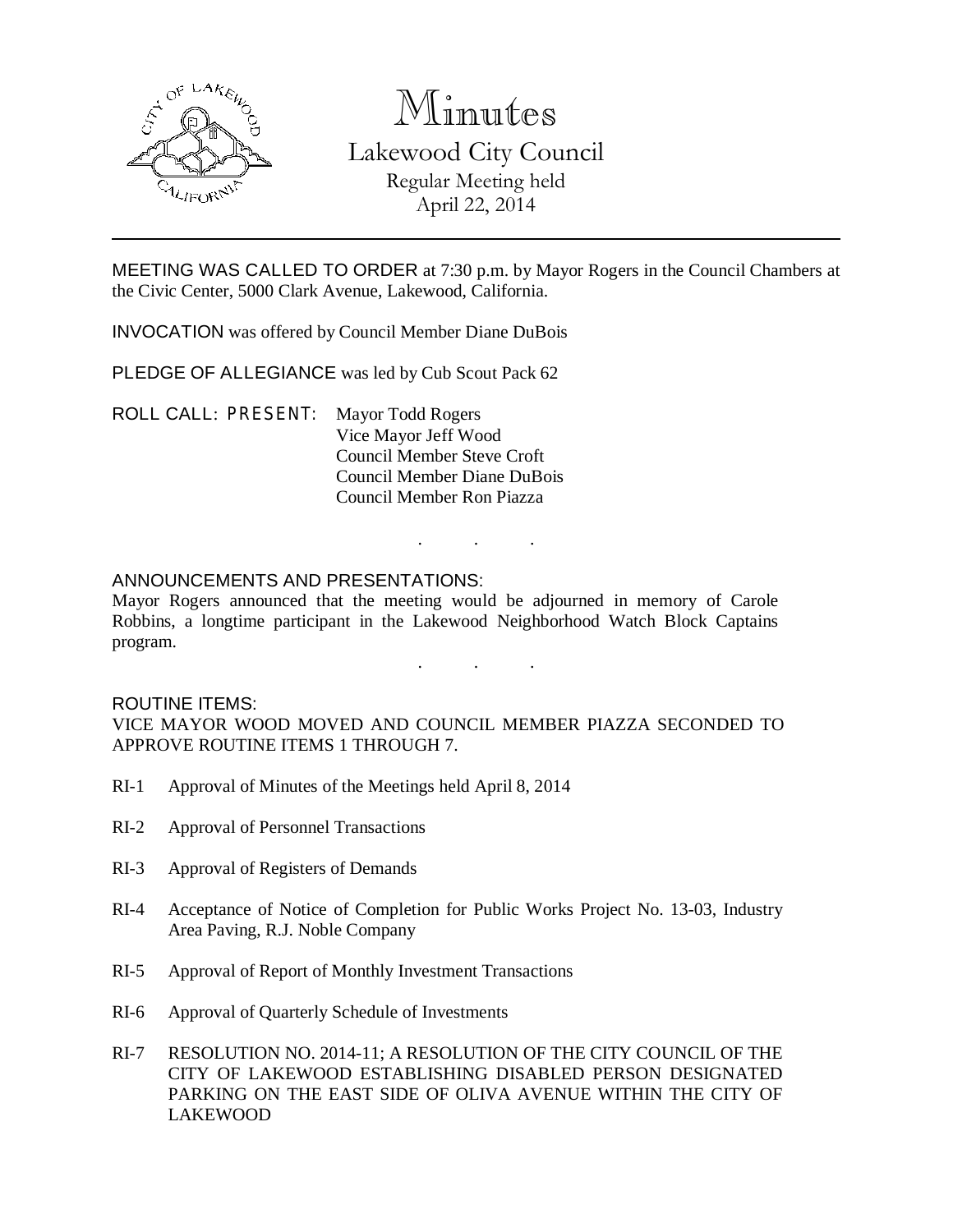ROUTINE ITEMS: Continued UPON ROLL CALL VOTE, THE MOTION WAS APPROVED:

AYES: COUNCIL MEMBERS: Croft, DuBois, Wood, Piazza and Rogers NAYS: COUNCIL MEMBERS: None

#### 1.1 • SALE OF ALCOHOLIC BEVERAGES

Community Development Director Sonia Southwell displayed slides and made a presentation based on the memo in the agenda. She reported that the proposed ordinance dealt with three different aspects of alcoholic beverage sales. The first was the sale of alcoholic beverages for off-site consumption from locations less than 6,500 square feet in area. This topic, which had been the subject of a moratorium, had first come before the City Council in October, 2012, with concerns of an undue concentration of such uses and the location of said uses in close proximity to high schools. She reviewed the data on such uses by census tract, as measured by the California Department of Alcoholic Beverage Control (ABC), noting that only two of Lakewood's 19 census tracts were not currently at or over capacity. She advised that the proposed ordinance would prohibit the issuance of a Conditional Use Permit for an off-sale license under the subject description where there were already two or more such licenses within a 300-foot radius, and provide discretion where, even though outside the specified 300 feet, the proposed use would contribute to over saturation of a census tract. The second area addressed by the ordinance was for on-site consumption of alcoholic beverages in conjunction with manufacturing uses. She reported that there was one Type 23 license in the City for a small beer manufacturer. The proposed ordinance would allow the manufacturer to offer on-site consumption for beverages manufactured on the premises, provided they have a license from ABC that allows for on-site tasting as an ancillary use. The final area addressed by the proposed ordinance would adjust language in the Municipal Code relating to on-sale licenses in the C-1 and C-3 zones to be consistent. She concluded by stating that it was the recommendation of the Planning and Environment Commission that the City Council introduce the proposed ordinance and approve the accompanying negative declaration.

. . .

ORDINANCE NO. 2014-3; AN ORDINANCE OF THE CITY COUNCIL OF THE CITY OF LAKEWOOD AMENDING THE LAKEWOOD MUNICIPAL CODE PERTAINING TO THE SALE OF ALCOHOLIC BEVERAGES FOR OFF-SALE CONSUMPTION FROM LOCATIONS LESS THAN 6,500 SQUARE FEET IN AREA, FOR ON-SITE CONSUMPTION IN CONJUNCTION WITH ALCOHOLIC BEVERAGE MANUFACTURING IN THE M-1 (LIGHT MANUFACTURING) ZONE, AND FOR ON-SALE LICENSES IN THE C-1 AND C-3 ZONES

Council Member Croft clarified with Ms. Southwell that the microbrewer could offer tastings, but could not sell food or alcoholic beverages other than those manufactured on site.

Responding to questions from Vice Mayor Wood, Ms. Southwell stated that although the new provisions would allow customers to purchase samples of different types of beer to consume on-site, the intent was to sell beer to take home.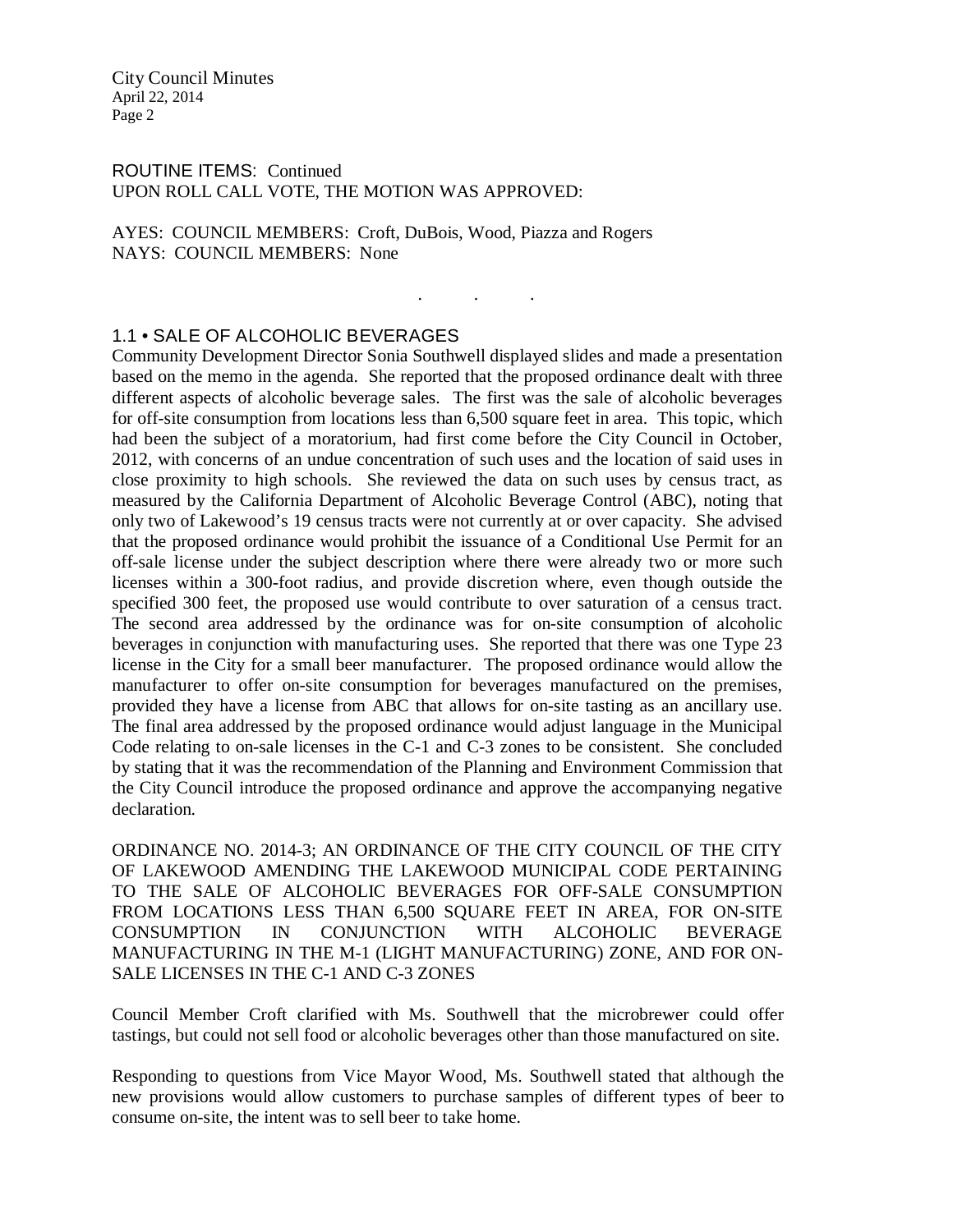# 1.1 • SALE OF ALCOHOLIC BEVERAGES - Continued

City Attorney Steve Skolnik advised that the intent was to bring the Municipal Code more into line with the types of licenses issued by ABC.

Mayor Rogers opened the public hearing at 7:57 p.m. and called for anyone in the audience wishing to address the City Council on this matter. There was no response.

COUNCIL MEMBER DUBOIS MOVED AND COUNCIL MEMBER CROFT SECONDED TO CLOSE THE PUBLIC. UPON ROLL CALL VOTE, THE MOTION WAS APPROVED:

AYES: COUNCIL MEMBERS: Croft, DuBois, Wood, Piazza and Rogers NAYS: COUNCIL MEMBERS: None

Council Member Piazza complimented staff on the research and work on this issue. He expressed his concern that the limitations did not provide enough flexibility and might prevent certain unique businesses from locating in Lakewood, even if the business was a desirable one. He inquired if there was a way to differentiate so that a deli-type business was not classified in the same manner as a liquor store or convenience store.

Ms. Southwell clarified that the proposed regulations would not impact a restaurant business that was offering alcoholic beverages for consumption on site, but only off-sale transactions for consumption off-site.

Mayor Rogers noted that it would be very difficult to word the Code to differentiate uses and suggested that a code amendment could be brought before the City Council should a unique type of business want to locate in Lakewood.

The City Attorney presented several options, including separating the issues in the ordinance to allow the City Council to adopt the uncontested portions.

Council Member Croft confirmed from the City Attorney that the City Council could choose to adopt the ordinance as presented and bring an amendment at a later date.

Responding to a question from Council Member DuBois, the City Attorney advised that the distinction between amending the proposed ordinance now or later was insignificant. He did note however, that by adopting the ordinance now, the moratorium currently in place would be ended.

Mayor Rogers stated that although more study on that aspect of the ordinance was clearly needed, he felt it was not good for business to operate under a moratorium any longer than necessary and regulations should be put into place.

Vice Mayor Wood stated that he agreed that it would be preferable to go forward and introduce the ordinance to put regulations into place and make necessary amendments later.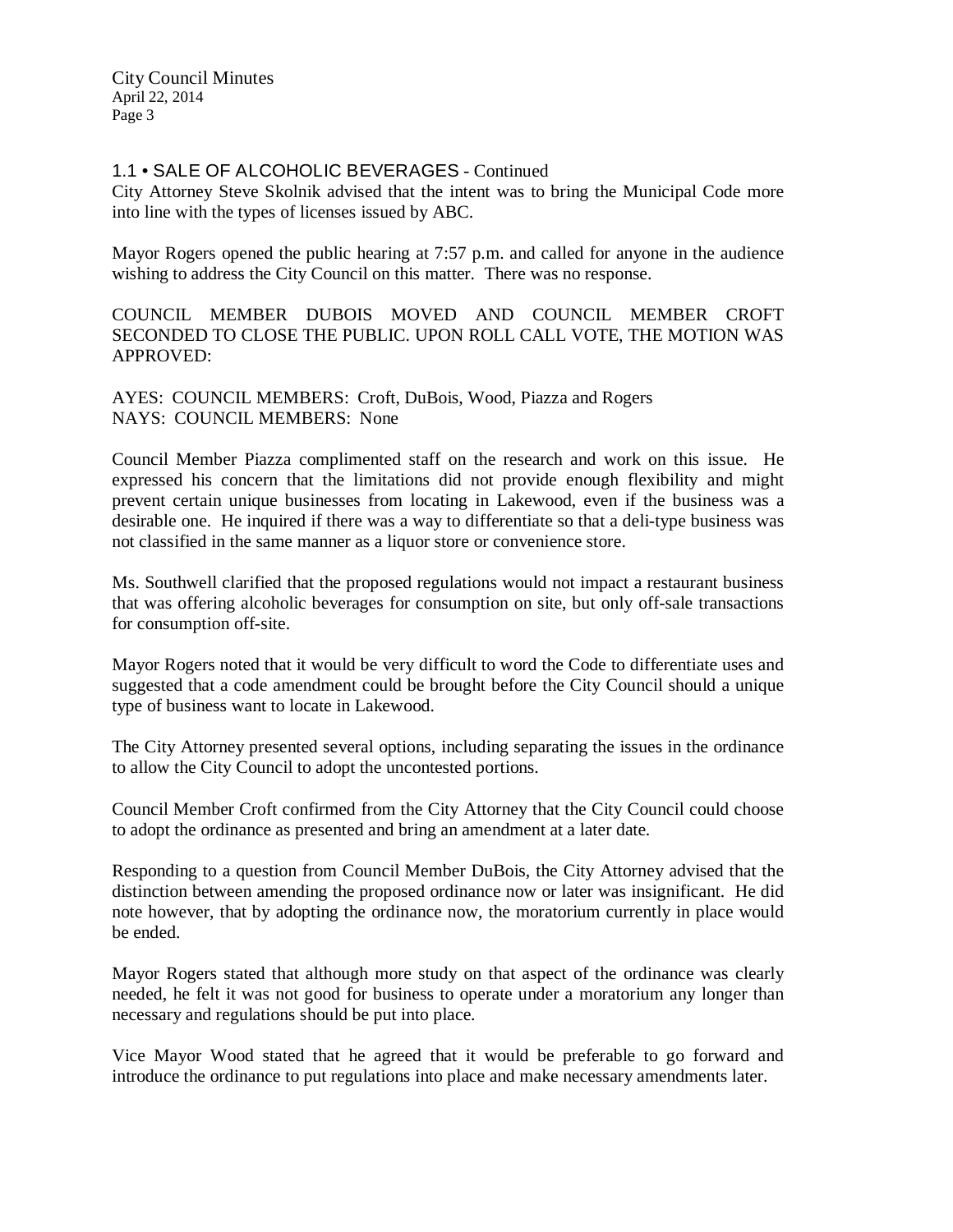#### 1.1 • SALE OF ALCOHOLIC BEVERAGES - Continued

Mayor Rogers stated that he wished to form a City Council ad hoc committee to work with staff on possible amendments. He appointed Council Member Piazza and Vice Mayor Wood to the committee.

COUNCIL MEMBER CROFT MOVED AND COUNCIL MEMBER DUBOIS SECONDED TO INTRODUCE ORDINANCE NO. 2014-3 AND APPROVE THE RELATED NEGATIVE DECLARATION. UPON ROLL CALL VOTE, THE MOTION WAS APPROVED:

AYES: COUNCIL MEMBERS: Croft, DuBois, Wood, Piazza and Rogers NAYS: COUNCIL MEMBERS: None

### 1.2 • ADMINISTRATIVE CITATION PROCEDURES

The Director of Community Development displayed slides and gave a presentation based on the memo in the agenda. She stated the City Council's Public Safety Committee had considered the proposed amendment to the Lakewood Municipal Code relating to the Administrative Citation procedures. She reported that the current process for issuing administrative citations for Code violations included a 21-day waiting period which

. . .

issuance of citations, and clarify the appeal hearing procedure. It was the recommendation of staff that the City Council introduce Ordinance No. 2014-4; adopt the related Negative Declaration; and accept and file the Administrative Citation Process Standard Operating Procedures as submitted.

ORDINANCE NO. 2014-4; AN ORDINANCE OF THE CITY COUNCIL OF THE CITY OF LAKEWOOD AMENDING CHAPTER 9 OF ARTICLE IV OF THE LAKEWOOD MUNICIPAL CODE REGARDING ADMINISTRATIVE CITATIONS

Responding to a question from Council Member DuBois, Ms. Southwell stated that the time period to pay the fine for an administrative citation was laid out in the Municipal Code and was not affected by the proposed changes.

In response to a question from Council Member Piazza, Ms. Southwell stated that the process included advising the resident that a violation existed and giving a warning before a citation was issued.

Council Member Croft stated that during the Public Safety Committee's consideration of the proposed ordinance, it had been made clear that the goal of the whole code enforcement process was to gain compliance, not to punish violators. He noted that the proposed changes were to prevent anyone from "gaming" the system – by waiting until the very last day of the grace period to remedy the violation. He also stated that the Committee had requested a written policy so the process would be clear to both staff and residents.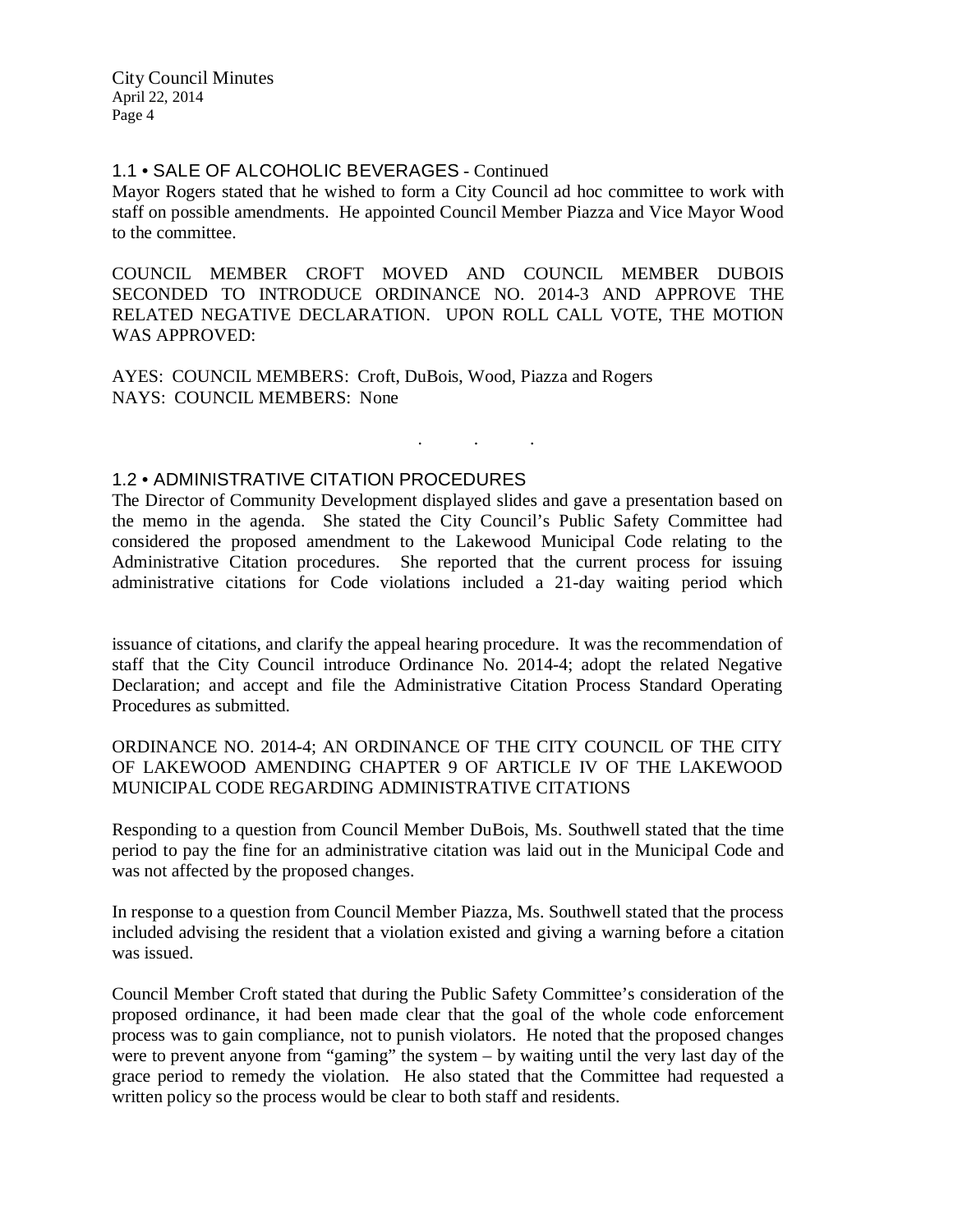# 1.2 • ADMINISTRATIVE CITATION PROCEDURES - Continued

Mayor Rogers stated it was important to maintain the balance between over-zealous enforcement and victimization.

Mayor Rogers opened the public hearing at 8:23 p.m. and called for anyone in the audience wishing to address the City Council on this matter. There was no response.

COUNCIL MEMBER DUBOIS MOVED AND VICE MAYOR WOOD SECONDED TO CLOSE THE PUBLIC HEARING; INTRODUCE ORDINANCE NO. 2014-4; ADOPT THE RELATED NEGATIVE DECLARATION; AND ACCEPT AND FILE THE ADMINISTRATIVE CITATION PROCEDURES. UPON ROLL CALL VOTE, THE MOTION WAS APPROVED:

AYES: COUNCIL MEMBERS: Croft, DuBois, Wood, Piazza and Rogers NAYS: COUNCIL MEMBERS: None

### 1.3 • PURCHASE OF SIX ADA-COMPLIANT MINIVANS

Administrative Services Director Diane Perkin gave a report based on the memo in the agenda and stated there were Proposition C funds available for the purchase of new, ADAcompliant minivans to be utilized for the DASH transit program. She displayed a slide of the proposed vehicle and advised that the purchase could be made through the CalACT/MBTA Purchasing Cooperative Contract. It was the recommendation of staff that the City Council authorize the purchase of six ADA-compliant, 2014 Braun Entervans from Creative Bus Sales in the amount of \$276,532.44.

. . .

Council Member Croft noted that the proposed vans would be easier to maneuver and more flexible for smaller passenger loads. He inquired about the disposition of the existing DASH buses. Ms. Perkin responded by stating that three of the existing buses would be put up for auction.

Mayor Rogers opened the public hearing at 8:26 p.m. and called for anyone in the audience wishing to address the City Council on this matter. There was no response.

VICE MAYOR WOOD MOVED AND COUNCIL MEMBER PIAZZA SECONDED TO AUTHORIZE THE PURCHASE OF SIX MINIVANS AS SPECIFIED IN THE STAFF REPORT. UPON ROLL CALL VOTE, THE MOTION WAS APPROVED:

AYES: COUNCIL MEMBERS: Croft, DuBois, Wood, Piazza and Rogers NAYS: COUNCIL MEMBERS: None

. . .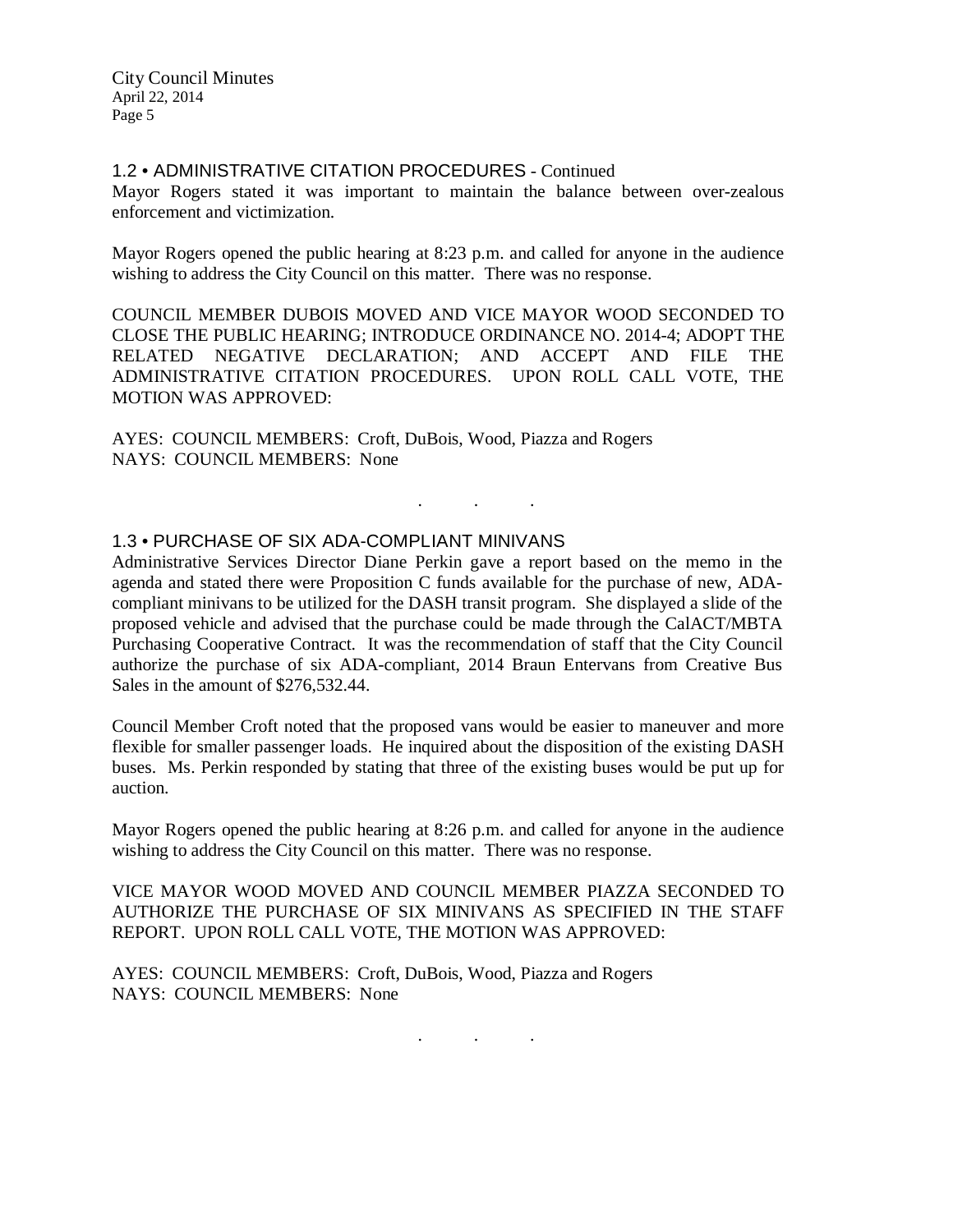# 1.4 • PURCHASE OF VACUUM SYSTEM TRAILER

The Director of Administrative Services displayed a slide and made a presentation based on the report in the agenda. She stated that the Water Resources Department had budgeted funding for the purchase of a vacuum system trailer to support operations and comply with stormwater regulations. She reported that since bid packages had been distributed to three potential vendors with no response, the Purchasing Officer had requested and received two quotes for the equipment. The lowest quote had failed to meet specifications and upon demonstration, was deemed unsuitable. It was the recommendation of staff that the City Council authorize the purchase of one vacuum system trailer from Pacific Tek in the amount of \$52,320.

Responding to a question from Council Member Croft, Water Resources Director Jim Glancy stated that the equipment was necessary in response to new stormwater regulations which required site clean up with no sediment or runoff.

Mayor Rogers opened the public hearing at 8:30 p.m. and called for anyone in the audience wishing to address the City Council on this matter. There was no response.

COUNCIL MEMBER CROFT MOVED AND COUNCIL MEMBER DUBOIS SECONDED TO CLOSE THE PUBLIC HEARING AND AUTHORIZE THE PURCHASE AS RECOMMENDED BY STAFF. UPON ROLL CALL VOTE, THE MOTION WAS APPROVED:

. . .

AYES: COUNCIL MEMBERS: Croft, DuBois, Wood, Piazza and Rogers NAYS: COUNCIL MEMBERS: None

2.1 • AMENDING SPECIFIC PLAN FOR 3201-3225 CARSON STREET The City Attorney advised that a presentation on the proposed ordinance had been made at the City Council's previous meeting and the ordinance was presented for second reading and adoption at this time.

ORDINANCE NO. 2014-2; AN ORDINANCE OF THE CITY COUNCIL OF THE CITY OF LAKEWOOD ADOPTING AMENDMENT NO. 2 TO SPECIFIC PLAN 2007-2 was read by title by the City Clerk.

COUNCIL MEMBER DUBOIS MOVED AND VICE MAYOR WOOD SECONDED TO WAIVE FURTHER READING AND ADOPT ORDINANCE NO. 2014-2. UPON ROLL CALL VOTE, THE MOTION WAS APPROVED:

. . .

AYES: COUNCIL MEMBERS: Croft, DuBois, Wood, Piazza and Rogers NAYS: COUNCIL MEMBERS: None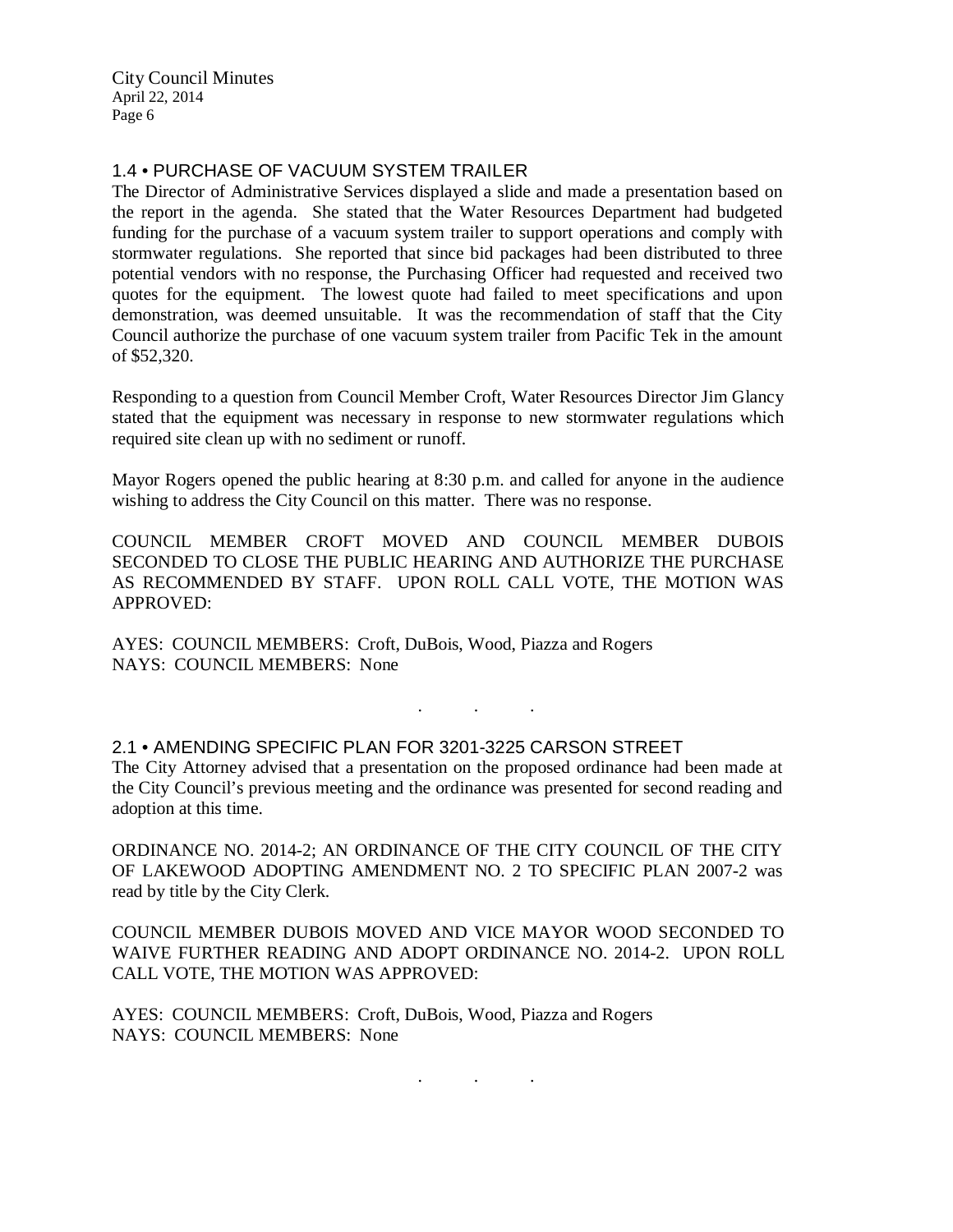# 2.2 • GRANTING A PIPELINE FRANCHISE TO CRIMSON CALIFORNIA PIPELINE, LP

Public Works Director Lisa Rapp gave a presentation based on the memo in the agenda and stated a request had been received from Crimson California Pipeline to renew a franchise agreement for a pipeline along Cherry Avenue. The process for granting a new 20-year franchise included introducing a new ordinance and adopting a resolution declaring the intent to grant and setting the date for a public hearing on the ordinance. It was the recommendation of staff that the City Council introduce Ordinance No. 2014-5 and adopt Resolution No. 2014-12.

RESOLUTION NO. 2014-12; RESOLUTION OF THE CITY COUNCIL OF THE CITY OF LAKEWOOD, CALIFORNIA, DECLARING ITS INTENTION TO GRANT TO CRIMSON CALIFORNIA PIPELINE COMPANY, L.P., A FRANCHISE GRANTING THE RIGHT, FRANCHISE AND PRIVILEGE FROM TIME TO TIME TO LAY, CONSTRUCT, MAINTAIN, OPERATE, REPAIR, RENEW, CHANGE THE SIZE OF, AND REMOVE OR ABANDON IN PLACE A PIPELINE SYSTEM FOR THE TRANSPORTATION OF INDUSTRIAL GAS, GASOLINE, PETROLEUM OIL, GAS, OTHER HYDROCARBON SUBSTANCES, WATER, WASTE WATER, BUD, STEAM, AND OTHER LIQUID OR GAS SUBSTANCES INCIDENT TO THE OIL INDUSTRY, TOGETHER WITH ALL MANHOLES, VALVES, SERVICE CONNECTIONS AND APPURTENANCES NECESSARY OR CONVENIENT FOR THE MAINTENANCE AND OPERATION OF SAID PIPELINE, INCLUDING ANY FACILITIES NECESSARY FOR CATHODIC PROTECTION OF SAID PIPELINE; WITHIN THE CITY OF LAKEWOOD, AND SETTING A PUBLIC HEARING THEREON AT 7:30 P.M. ON THE 27TH DAY OF MAY, 2014, IN THE CITY COUNCIL CHAMBER, 5000 CLARK AVENUE, LAKEWOOD, CALIFORNIA

ORDINANCE NO. 2014-5; AN ORDINANCE OF THE CITY COUNCIL OF THE CITY OF LAKEWOOD GRANTING A FRANCHISE TO CONSTRUCT AND USE AN OIL PIPELINE TO CRIMSON CALIFORNIA PIPELINE, L.P.

COUNCIL MEMBER DUBOIS MOVED AND COUNCIL MEMBER PIAZZA SECONDED TO INTRODUCE ORDINANCE NO. 2014-5 AND ADOPT RESOLUTION NO. 2014-12. UPON ROLL CALL VOTE, THE MOTION WAS APPROVED:

AYES: COUNCIL MEMBERS: Croft, DuBois, Wood, Piazza and Rogers NAYS: COUNCIL MEMBERS: None

2.3 • GRANTING A PIPELINE FRANCHISE TO TESORO SOCAL PIPELINE, LLC

. . .

The Director of Public Works Director gave a presentation based on the memo in the agenda and stated a request had been received from Tesoro SoCal Pipeline to renew a franchise agreement for pipelines along Lakewood Boulevard, Del Amo Boulevard and various streets at the Union Pacific Railroad right-of-way. The process for granting a new 20-year franchise included introducing a new ordinance and adopting a resolution declaring the intent to grant and setting the date for a public hearing on the ordinance. It was the recommendation of staff that the City Council introduce Ordinance No. 2014-6 and adopt Resolution No. 2014-13.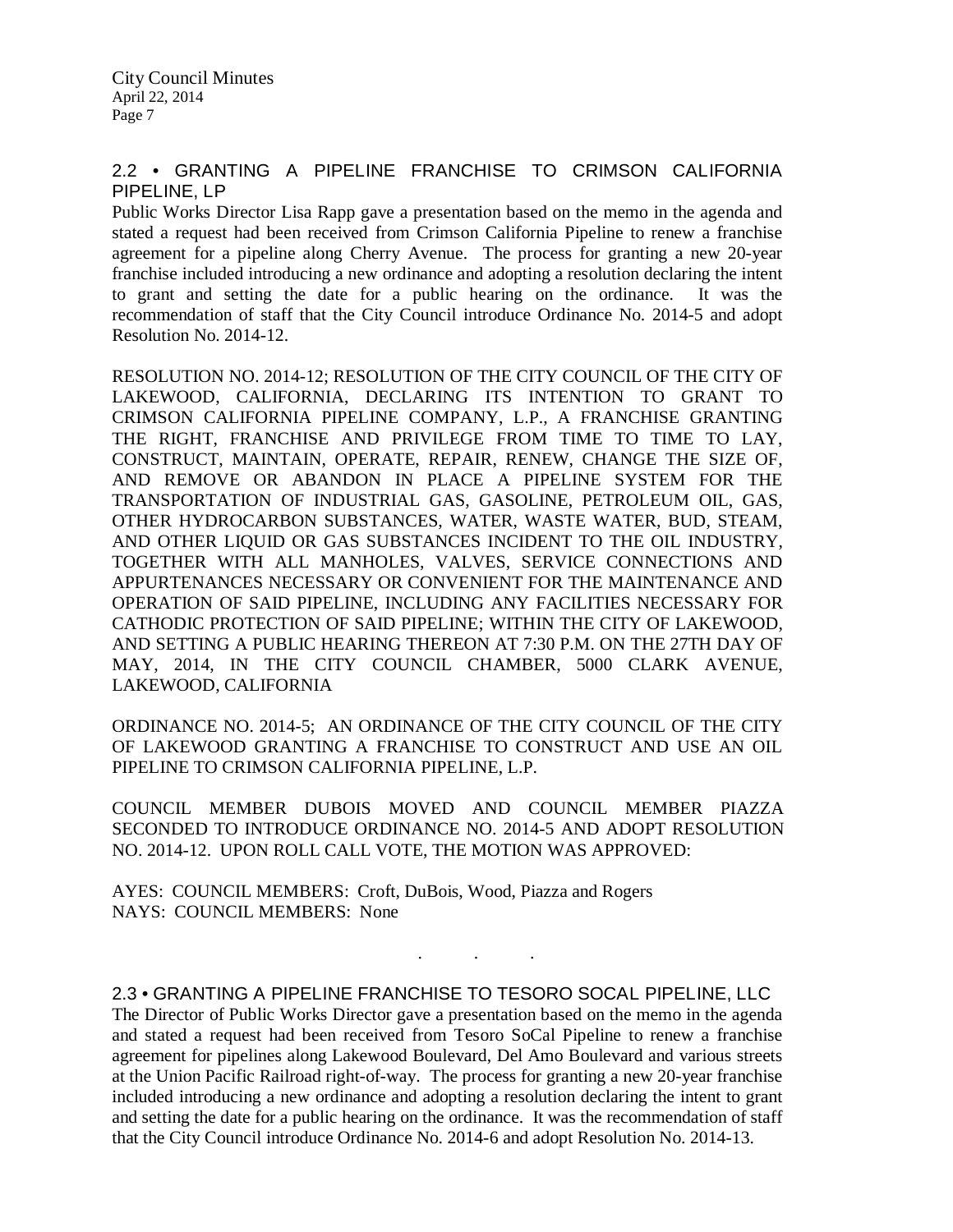2.3 • TESORO SOCAL PIPELINE, LLC PIPELINE FRANCHISE - Continued RESOLUTION NO. 2014-13; RESOLUTION OF THE CITY COUNCIL OF THE CITY OF LAKEWOOD, CALIFORNIA, DECLARING ITS INTENTION TO GRANT TO TESORO SOCAL PIPELINE COMPANY, LLC, A FRANCHISE GRANTING THE RIGHT, FRANCHISE AND PRIVILEGE FROM TIME TO TIME TO LAY, CONSTRUCT, MAINTAIN, OPERATE, REPAIR, RENEW, CHANGE THE SIZE OF, AND REMOVE OR ABANDON IN PLACE A PIPELINE SYSTEM FOR THE TRANSPORTATION OF INDUSTRIAL GAS, GASOLINE, PETROLEUM OIL, GAS, OTHER HYDROCARBON SUBSTANCES, WATER, WASTE WATER, BUD, STEAM, AND OTHER LIQUID OR GAS SUBSTANCES INCIDENT TO THE OIL INDUSTRY, TOGETHER WITH ALL MANHOLES, VALVES, SERVICE CONNECTIONS AND APPURTENANCES NECESSARY OR CONVENIENT FOR THE MAINTENANCE AND OPERATION OF SAID PIPELINE, INCLUDING ANY FACILITIES NECESSARY FOR CATHODIC PROTECTION OF SAID PIPELINE; WITHIN THE CITY OF LAKEWOOD, AND SETTING A PUBLIC HEARING THEREON AT 7:30 P.M. ON THE 27TH DAY OF MAY, 2014, IN THE CITY COUNCIL CHAMBER, 5000 CLARK AVENUE, LAKEWOOD, CALIFORNIA

ORDINANCE NO. 2014-6; AN ORDINANCE OF THE CITY COUNCIL OF THE CITY OF LAKEWOOD GRANTING A FRANCHISE TO CONSTRUCT AND USE AN OIL PIPELINE TO TESORO SOCAL PIPELINE COMPANY, LLC

COUNCIL MEMBER PIAZZA MOVED AND COUNCIL MEMBER DUBOIS SECONDED TO INTRODUCE ORDINANCE NO. 2014-6 AND ADOPT RESOLUTION NO. 2014-13. UPON ROLL CALL VOTE, THE MOTION WAS APPROVED:

. . .

AYES: COUNCIL MEMBERS: Croft, DuBois, Wood, Piazza and Rogers NAYS: COUNCIL MEMBERS: None

# 3.1 • ABC UNIFIED SCHOOL DISTRICT TRUSTEE AREAS

Council Member Croft, noting the ABC Unified School District was moving from at-large elections to a trustee area system to comply with a legal challenge under the California Voting Rights Act, stated he had requested the placement of this item on the agenda because he felt strongly that the City Council needed to take an official position on the issue. After attending the hearing regarding the proposed boundaries for trustee areas at which three different plans had been presented, he stated that of the 45 speakers at the hearing, most had been in favor of Plan C, which would appear to be the best choice for Lakewood residents. The Plans divided the district into seven trustee areas using specific criteria including that the City of Hawaiian Gardens remain wholly within one area; communities of interest be kept intact; areas follow existing election precinct lines; division of school sites; and have approximately the same number of voting age residents. He noted that the Lakewood portion of the District was too large to be contained within a single trustee area. He reported that subsequent to the hearing, three additional Plans had been proposed, including two variations on Plan C, titled C.I and C.II. He stated that Plan C.I would be the worst, most divisive option for Lakewood residents and appeared to have been created to provide separate areas for two incumbent Board Members, while Plan C.II was not as good a distribution of schools.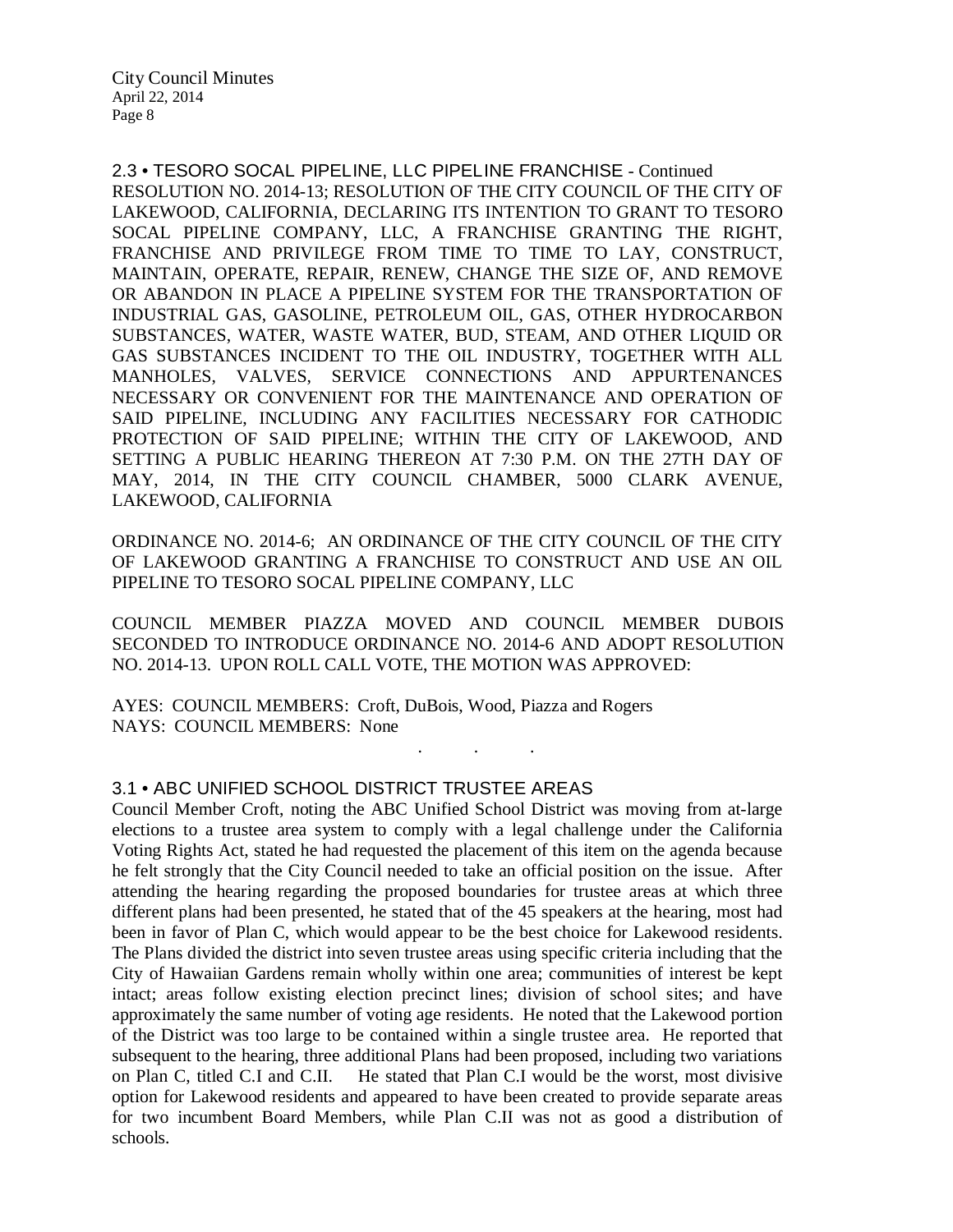# 3.1 • ABC UNIFIED SCHOOL DISTRICT TRUSTEE AREAS - Continued

Vice Mayor Wood stated that he had also attended several meetings, including the three-hour hearing on the original three plans, which were now six plans. He also stated that he was troubled to hear Lakewood referenced at the hearing as an "appendage" to the District and not a community of interest. He expressed support for Plan C, which included all Lakewood schools within the District. He concluded by stating that he also felt the City Council needed to take an stand against Plan C.I and that a letter expressing the City's position be sent to the District and to each Board Member.

Lynda Johnson, Board Vice President of the ABC Unified School District, stated that maintaining communities of interest was an important part of the process. She also stated that she did not yet support any one particular plan and was in attendance to listen. She concluded by stating that she was hearing that the City Council wanted to keep Lakewood as intact as possible and that it was her intent to vote for the map that would best serve all the residents of the District.

Mayor Rogers stated the he was never happy to hear that Lakewood residents were being disenfranchised and that he would like to see as much of the City contained within a single trustee area as possible.

Council Member DuBois also expressed the desire to stand up for the City's residents by taking a position on this matter, and to work to ensure that the Lakewood students were represented properly.

COUNCIL MEMBER CROFT MOVED AND VICE MAYOR WOOD SECONDED TO SEND A LETTER TO THE ABC UNIFIED SCHOOL DISTRICT BOARD STATING THE CITY OF LAKEWOOD'S POSITION THAT THE CITY BE KEPT WHOLE AS A COMMUNITY OF INTEREST, TO THE DEGREE ALLOWABLE BASED ON POPULATION, WITH A PREFERENCE FOR THE "PLAN C" MAP OR THE "PLAN C.II" MAP AND EXPRESSING DEFINITE OPPOSITION TO "PLAN C.I" UPON ROLL CALL VOTE, THE MOTION WAS APPROVED:

AYES: COUNCIL MEMBERS: Croft, DuBois, Wood, Piazza and Rogers NAYS: COUNCIL MEMBERS: None

#### 3.2 • 2014 PAN AMERICAN FIESTA PREVIEW

Recreation and Community Services Director Lisa Litzinger displayed slides and made a presentation based on the report in the agenda. She stated that the Pan American Fiesta was Lakewood's oldest City event, now in its 68th year. She reported that the event would be kicked off by the El Comienzo luncheon, where the Pan American Association would award their annual scholarships. Beginning on Friday, May 9, the Fiesta would include carnival rides, food booths, entertainment, children's cultural booth, historical display, arts and crafts vendors and a display by the Lakewood Artist Guild. She noted that shuttle service would be provided for Civic Center parking.

. . .

. . .